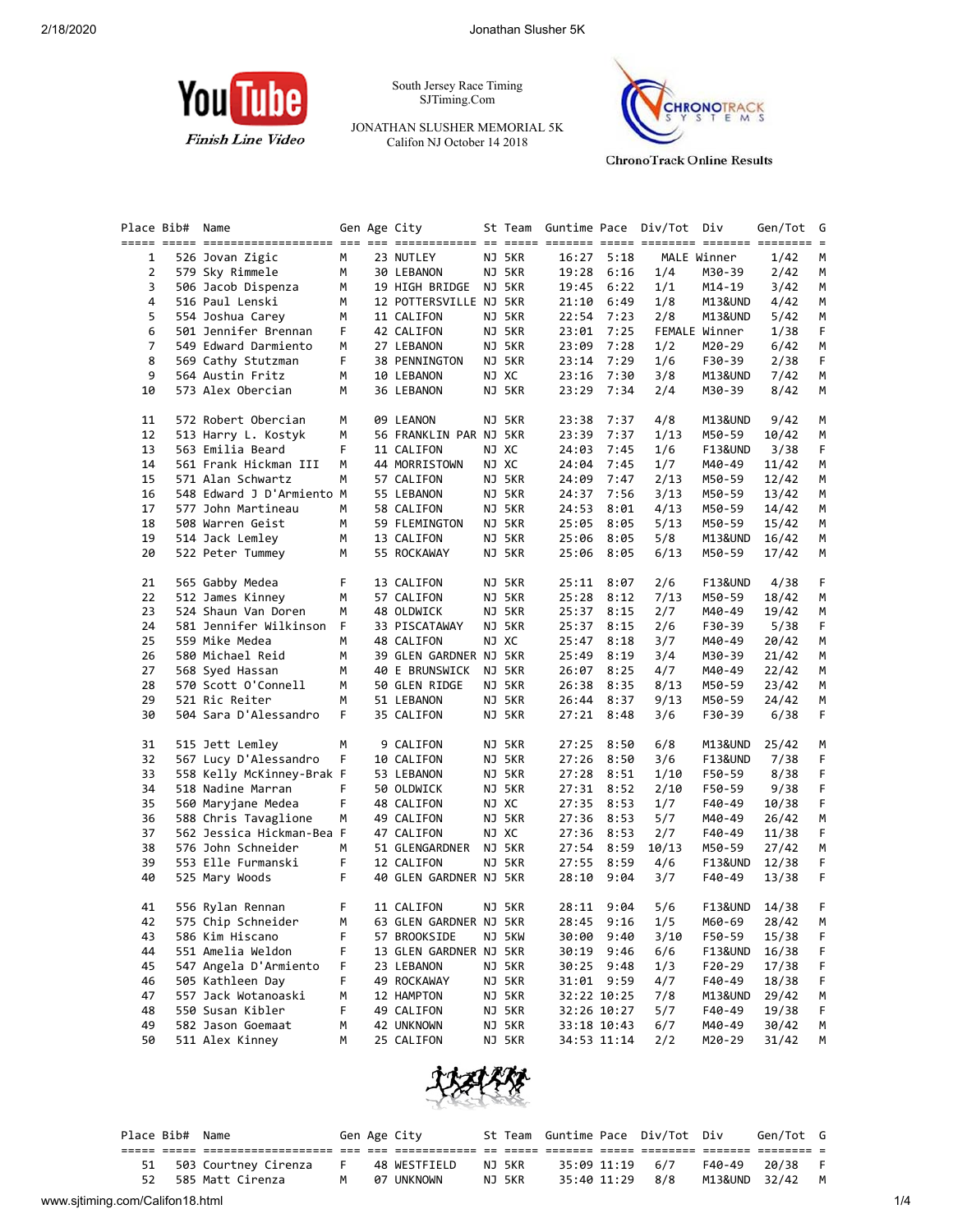2/18/2020 Jonathan Slusher 5K

| 53 | 589 Judy Falk             | F. | 57 LEBANON             |    | NJ 5KR |               | 35:58 11:35 | 4/10  | F50-59   | 21/38 | F. |
|----|---------------------------|----|------------------------|----|--------|---------------|-------------|-------|----------|-------|----|
| 54 | 574 Guy Wilson            | M  | 84 LEBANON             |    | NJ 5KR |               | 37:34 12:06 | 1/1   | M70+     | 33/42 | M  |
| 55 | 587 Norma Reid Dalrympl   | F. | 74 CALIFON             | NJ | 5KW    |               | 38:13 12:18 | 1/1   | $F70+$   | 22/38 | F. |
| 56 | 566 Amy Gercie            | F  | 35 MILFORD             | ΝJ | 5KR    |               | 38:54 12:32 | 4/6   | F30-39   | 23/38 | F  |
| 57 | 544 Laura Gargiulo        | F  | 49 GLEN GARDNER        |    | NJ 5KR |               | 38:56 12:32 | 7/7   | F40-49   | 24/38 | F  |
| 58 | 510 Doreen Hill           | F  | 58 CALIFON             |    | NJ 5KR |               | 38:56 12:32 | 5/10  | F50-59   | 25/38 | F  |
| 59 | 502 Laura Calascione-Ng F |    | 38 KINNELON            |    | NJ 5KR |               | 39:20 12:40 | 5/6   | F30-39   | 26/38 | F  |
| 60 | 523 Michael Valenti       | M  | 31 JACKSON             |    | NJ 5KR | 42:40 13:44   |             | 4/4   | M30-39   | 34/42 | M  |
| 61 | 507 Mary Eckel            | F. | 56 LONG VALLEY         |    | NJ 5KR | 43:22 13:58   |             | 6/10  | F50-59   | 27/38 | F. |
| 62 | 532 Helene Friedlander F  |    | 60 PORT MURRAY         |    | NJ 5KW |               | 47:37 15:20 | 1/4   | F60-69   | 28/38 | F  |
| 63 | 578 Chelsea Freidlander F |    | 30 UNKNOWN             |    | NJ 5KW |               | 47:38 15:20 | 6/6   | F30-39   | 29/38 | F  |
| 64 | 535 Karen Kostyk          | F  | 53 FRANKLIN PAR NJ 5KW |    |        |               | 49:15 15:51 | 7/10  | F50-59   | 30/38 | F  |
| 65 | 545 Stephanie Stabenow    | F. | 29 CALIFON             |    | NJ 5KR |               | 49:20 15:53 | 2/3   | $F20-29$ | 31/38 | F  |
| 66 | 552 Mary Roller           | F. | 29 RUTHERFORD          |    | NJ 5KR | 49:28 15:56   |             | 3/3   | $F20-29$ | 32/38 | F  |
| 67 | 540 Michael Priddy        | M  | 53 MILLBURN            |    | NJ 5KW | 49:58 16:05   |             | 11/13 | M50-59   | 35/42 | M  |
| 68 | 536 Fangiie Liu           | F. | 57 MILLBURN            |    | NJ 5KW |               | 49:59 16:06 | 8/10  | F50-59   | 33/38 | F. |
| 69 | 546 Denis Kelly           | M  | 66 SCOTCH PLAIN NJ 5KR |    |        |               | 50:42 16:20 | 2/5   | M60-69   | 36/42 | M  |
| 70 | 509 Jeff Getz             | M  | 52 SAINT JOHNS         |    | FL 5KR |               | 51:43 16:39 | 12/13 | M50-59   | 37/42 | M  |
| 71 | 531 Brian Friedlander     | M  | 62 PORT MURRAY         |    | NJ 5KW |               | 52:00 16:45 | 3/5   | M60-69   | 38/42 | M  |
| 72 | 529 Theresa Conrad        | F. | 68 LONG VALLEY         |    | NJ 5KW |               | 54:27 17:32 | 2/4   | F60-69   | 34/38 | F. |
| 73 | 542 Andrea Vecchio        | F. | 63 HACKETTSTOWN NJ 5KW |    |        |               | 54:28 17:32 | 3/4   | F60-69   | 35/38 | F. |
| 74 | 537 Greg Mantore          | M  | 57 FLEMINGTON          |    | NJ 5KW |               | 55:01 17:43 | 13/13 | M50-59   | 39/42 | M  |
| 75 | 534 Laura Kinney          | F  | 55 CALIFON             |    | NJ 5KW | 55:01 17:43   |             | 9/10  | F50-59   | 36/38 | F  |
| 76 | 533 Trinh Getz            | F  | 54 SAINT JOHNS         |    | FL 5KW |               | 58:37 18:52 | 10/10 | F50-59   | 37/38 | F  |
| 77 | 539 Hien Nguyen           | M  | 44 KINNELON            |    | NJ 5KW | 58:38 18:53   |             | 7/7   | M40-49   | 40/42 | M  |
| 78 | 584 Pamela Brause         | F. | 61 LEBANON             |    | NJ 5KW |               | 59:11 19:03 | 4/4   | F60-69   | 38/38 | F. |
| 79 | 583 Charles Garrett       | M  | 61 LEBANON             |    | NJ 5KW |               | 59:11 19:03 | 4/5   | M60-69   | 41/42 | M  |
| 80 | 530 Fredrick Conrad       | M  | 69 LONG VALLEY         |    | NJ 5KW | 1:05:12 20:59 |             | 5/5   | M60-69   | 42/42 | M  |
|    |                           |    |                        |    |        |               |             |       |          |       |    |



OVERALL WINNERS - 5K

TOP 1 SCORE

## TOP MALE FINISHERS

|              | Place Bib# Name |                    | Ag City           |     | St Time |
|--------------|-----------------|--------------------|-------------------|-----|---------|
|              |                 |                    |                   |     |         |
| $\mathbf{1}$ |                 | 526 Jovan Zigic    | 23 NUTLEY         | N J | 16:27   |
|              |                 | 579 Sky Rimmele    | 30 LEBANON        | N J | 19:28   |
| 3            |                 | 506 Jacob Dispenza | 19 HIGH BRIDGE NJ |     | 19:45   |

## TOP FEMALE FINISHERS

| Place Bib# Name |                      | Ag City       |     | St Time |
|-----------------|----------------------|---------------|-----|---------|
|                 |                      |               |     |         |
| $\mathbf{1}$    | 501 Jennifer Brennan | 42 CALIFON    | N J | 23:01   |
| 2               | 569 Cathy Stutzman   | 38 PENNINGTON | N J | 23:14   |
| 3               | 563 Emilia Beard     | 11 CALIFON    | N J | 24:03   |



## 5K AGE-GROUP RESULTS

MALE AGE GROUP: 1 - 13 (3 WINNERS)

| Place Bib# Name |  |                     |  | Age City           |     | St Time |
|-----------------|--|---------------------|--|--------------------|-----|---------|
|                 |  |                     |  |                    |     |         |
| 1               |  | 516 Paul Lenski     |  | 12 POTTERSVILLE NJ |     | 21:10   |
| 2               |  | 554 Joshua Carey    |  | 11 CALIFON         | NJ. | 22:54   |
| 3               |  | 564 Austin Fritz    |  | 10 LEBANON         | NJ. | 23:16   |
| 4               |  | 572 Robert Obercian |  | 09 LEANON          | N J | 23:38   |
| 5.              |  | 514 Jack Lemley     |  | 13 CALIFON         | NJ. | 25:96   |

FEMALE AGE GROUP: 1 - 13 (3 WINNERS)

Place Bib# Name Manuel Age City St Time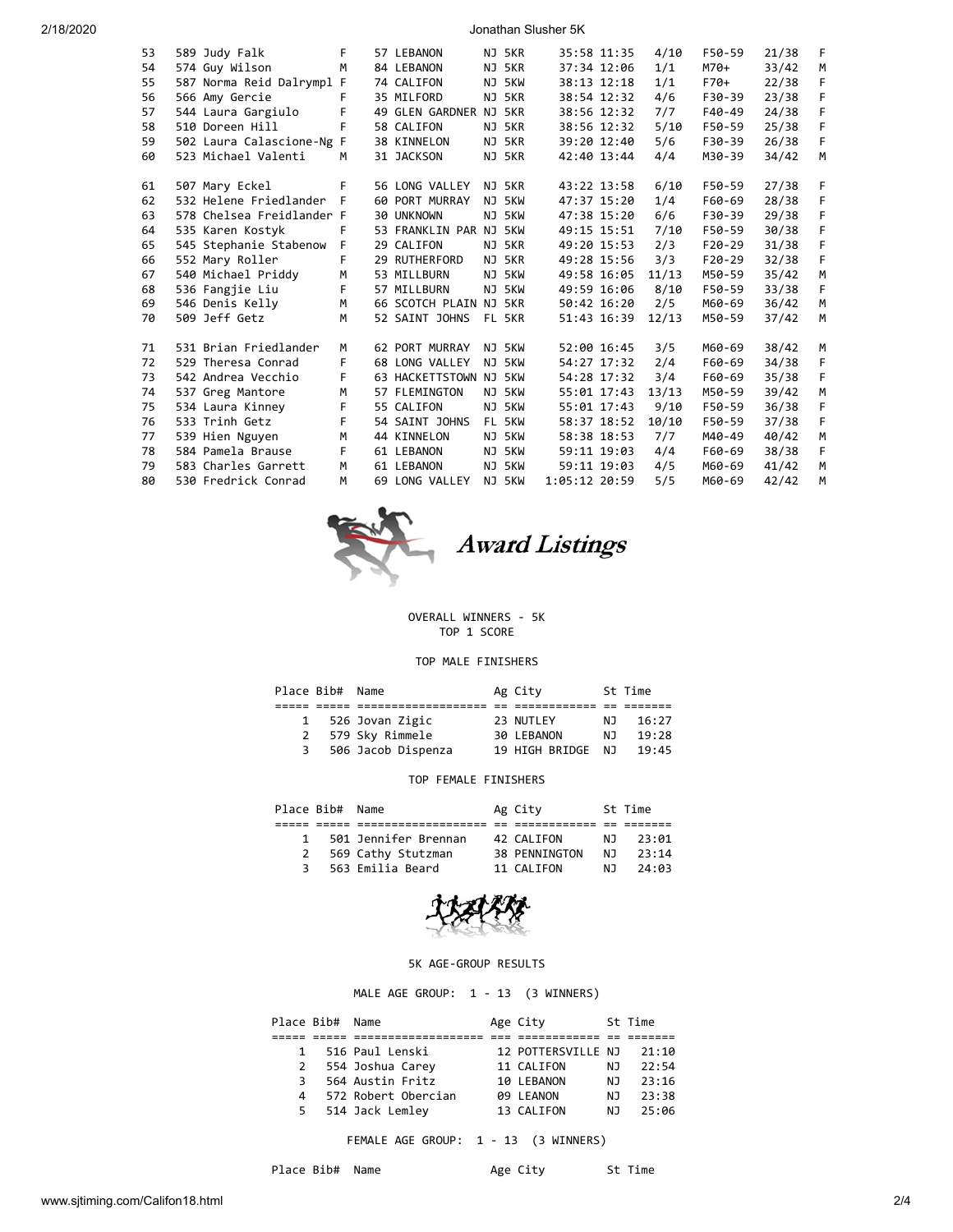2/18/2020 Jonathan Slusher 5K

|                     |                 | 1 563 Emilia Beard 11 CALIFON NJ 24:03<br>2 565 Gabby Medea 13 CALIFON NJ 25:11<br>3 567 Lucy D'Alessandro 10 CALIFON NJ 27:26<br>4 553 Elle Furmanski 12 CALIFON NJ 27:55<br>5 556 Rylan Rennan 11 CALIFON NJ 28:11                    |                                                             |           |                                                                                                              |
|---------------------|-----------------|-----------------------------------------------------------------------------------------------------------------------------------------------------------------------------------------------------------------------------------------|-------------------------------------------------------------|-----------|--------------------------------------------------------------------------------------------------------------|
|                     |                 | MALE AGE GROUP: 14 - 19 (3 WINNERS)                                                                                                                                                                                                     |                                                             |           |                                                                                                              |
|                     |                 | Place Bib# Name                                                                                                                                                                                                                         | Age City 5t Time                                            |           |                                                                                                              |
|                     |                 | 1 506 Jacob Dispenza 19 HIGH BRIDGE NJ 19:45                                                                                                                                                                                            |                                                             |           |                                                                                                              |
|                     |                 |                                                                                                                                                                                                                                         |                                                             |           |                                                                                                              |
|                     |                 | MALE AGE GROUP: 20 - 29 (3 WINNERS)                                                                                                                                                                                                     |                                                             |           |                                                                                                              |
|                     | Place Bib# Name |                                                                                                                                                                                                                                         | Age City 5t Time                                            |           |                                                                                                              |
|                     |                 | 1 549 Edward Darmiento 27 LEBANON NJ 23:09                                                                                                                                                                                              |                                                             |           |                                                                                                              |
|                     |                 | 2 511 Alex Kinney 25 CALIFON NJ 34:53                                                                                                                                                                                                   |                                                             |           |                                                                                                              |
|                     |                 | FEMALE AGE GROUP: 20 - 29 (3 WINNERS)                                                                                                                                                                                                   |                                                             |           |                                                                                                              |
|                     | Place Bib# Name |                                                                                                                                                                                                                                         | Age City 5t Time                                            |           |                                                                                                              |
|                     |                 | 2022 2022 202311111111111111 112 202111111111 12 203111                                                                                                                                                                                 |                                                             |           |                                                                                                              |
|                     |                 | 1 547 Angela D'Armiento 23 LEBANON NJ 30:25                                                                                                                                                                                             |                                                             |           |                                                                                                              |
|                     |                 | 2 545 Stephanie Stabenow 29 CALIFON NJ 49:20<br>3 552 Mary Roller 29 RUTHERFORD NJ 49:28                                                                                                                                                |                                                             |           |                                                                                                              |
|                     |                 |                                                                                                                                                                                                                                         |                                                             |           |                                                                                                              |
|                     |                 | MALE AGE GROUP: 30 - 39 (3 WINNERS)                                                                                                                                                                                                     |                                                             |           |                                                                                                              |
|                     | Place Bib# Name |                                                                                                                                                                                                                                         | Age City 5t Time                                            |           |                                                                                                              |
|                     |                 |                                                                                                                                                                                                                                         |                                                             |           |                                                                                                              |
|                     |                 | 1 579 Sky Rimmele 30 LEBANON NJ 19:28<br>2 573 Alex Obercian 36 LEBANON NJ 23:29                                                                                                                                                        |                                                             |           |                                                                                                              |
|                     |                 | 3 580 Michael Reid                                                                                                                                                                                                                      | 39 GLEN GARDNER NJ 25:49                                    |           |                                                                                                              |
| 4                   |                 | 523 Michael Valenti 31 JACKSON NJ 42:40                                                                                                                                                                                                 |                                                             |           |                                                                                                              |
|                     |                 | FEMALE AGE GROUP: 30 - 39 (3 WINNERS)                                                                                                                                                                                                   |                                                             |           |                                                                                                              |
|                     |                 |                                                                                                                                                                                                                                         |                                                             |           |                                                                                                              |
|                     |                 | Place Bib# Name                                                                                                                                                                                                                         | Age City 5t Time                                            |           |                                                                                                              |
|                     |                 |                                                                                                                                                                                                                                         |                                                             |           |                                                                                                              |
|                     |                 |                                                                                                                                                                                                                                         |                                                             |           |                                                                                                              |
|                     |                 |                                                                                                                                                                                                                                         |                                                             |           |                                                                                                              |
|                     |                 |                                                                                                                                                                                                                                         |                                                             |           |                                                                                                              |
|                     |                 |                                                                                                                                                                                                                                         |                                                             |           |                                                                                                              |
|                     |                 | 1 569 Cathy Stutzman 38 PENNINGTON NJ 23:14<br>2 581 Jennifer Wilkinson 33 PISCATAWAY NJ 25:37<br>3 504 Sara D'Alessandro 35 CALIFON NJ 27:21<br>4 566 Amy Gercie 35 MILFORD NJ 38:54<br>5 502 Laura Calascione-Ng 38 KINNELON NJ 39:20 |                                                             |           |                                                                                                              |
|                     | Place Bib# Name | MALE AGE GROUP: 40 - 49 (3 WINNERS)                                                                                                                                                                                                     |                                                             |           |                                                                                                              |
|                     |                 |                                                                                                                                                                                                                                         | Age City                                                    |           | St Time                                                                                                      |
| 1                   |                 |                                                                                                                                                                                                                                         |                                                             |           |                                                                                                              |
| $\mathbf{2}$        |                 | 561 Frank Hickman III 44 MORRISTOWN NJ 24:04<br>524 Shaun Van Doren                                                                                                                                                                     | 48 OLDWICK                                                  | <b>NJ</b> |                                                                                                              |
|                     |                 | 3 559 Mike Medea                                                                                                                                                                                                                        | 48 CALIFON                                                  |           |                                                                                                              |
| 4                   |                 | 568 Syed Hassan                                                                                                                                                                                                                         | 40 E BRUNSWICK NJ 26:07                                     |           |                                                                                                              |
| 5.                  |                 | 588 Chris Tavaglione 49 CALIFON                                                                                                                                                                                                         |                                                             |           |                                                                                                              |
|                     |                 | FEMALE AGE GROUP: 40 - 49 (3 WINNERS)                                                                                                                                                                                                   |                                                             |           |                                                                                                              |
|                     | Place Bib# Name |                                                                                                                                                                                                                                         | Age City 5t Time                                            |           |                                                                                                              |
|                     |                 |                                                                                                                                                                                                                                         |                                                             |           |                                                                                                              |
| 1                   |                 | 560 Maryjane Medea                                                                                                                                                                                                                      | 48 CALIFON                                                  | NJ 1      |                                                                                                              |
| $\overline{2}$      |                 | 562 Jessica Hickman-Bea 47 CALIFON                                                                                                                                                                                                      |                                                             |           |                                                                                                              |
| 3                   |                 | 525 Mary Woods                                                                                                                                                                                                                          |                                                             |           |                                                                                                              |
| 4<br>5 <sup>7</sup> |                 | 505 Kathleen Day<br>550 Susan Kibler                                                                                                                                                                                                    | 40 GLEN GARDNER NJ    28:10<br>49 ROCKAWAY      NJ    31:01 |           |                                                                                                              |
|                     |                 |                                                                                                                                                                                                                                         | 49 CALIFON NJ                                               |           |                                                                                                              |
|                     |                 | MALE AGE GROUP: 50 - 59 (3 WINNERS)                                                                                                                                                                                                     |                                                             |           |                                                                                                              |
|                     | Place Bib# Name |                                                                                                                                                                                                                                         | St Time<br>Age City                                         |           |                                                                                                              |
| 1                   |                 | 513 Harry L. Kostyk                                                                                                                                                                                                                     | 56 FRANKLIN PAR NJ                                          |           |                                                                                                              |
| 2                   |                 | 571 Alan Schwartz                                                                                                                                                                                                                       | 57 CALIFON                                                  |           |                                                                                                              |
| 3                   |                 | 548 Edward J D'Armiento 55 LEBANON                                                                                                                                                                                                      |                                                             |           |                                                                                                              |
| 4                   |                 | 577 John Martineau                                                                                                                                                                                                                      | 58 CALIFON                                                  |           | 25:37<br>NJ 25:47<br>$NJ = 27:36$<br>27:35<br>NJ 27:36<br>32:26<br>23:39<br>NJ 24:09<br>NJ 24:37<br>NJ 24:53 |
| 5.                  |                 | 508 Warren Geist                                                                                                                                                                                                                        | 59 FLEMINGTON NJ                                            |           | 25:05                                                                                                        |